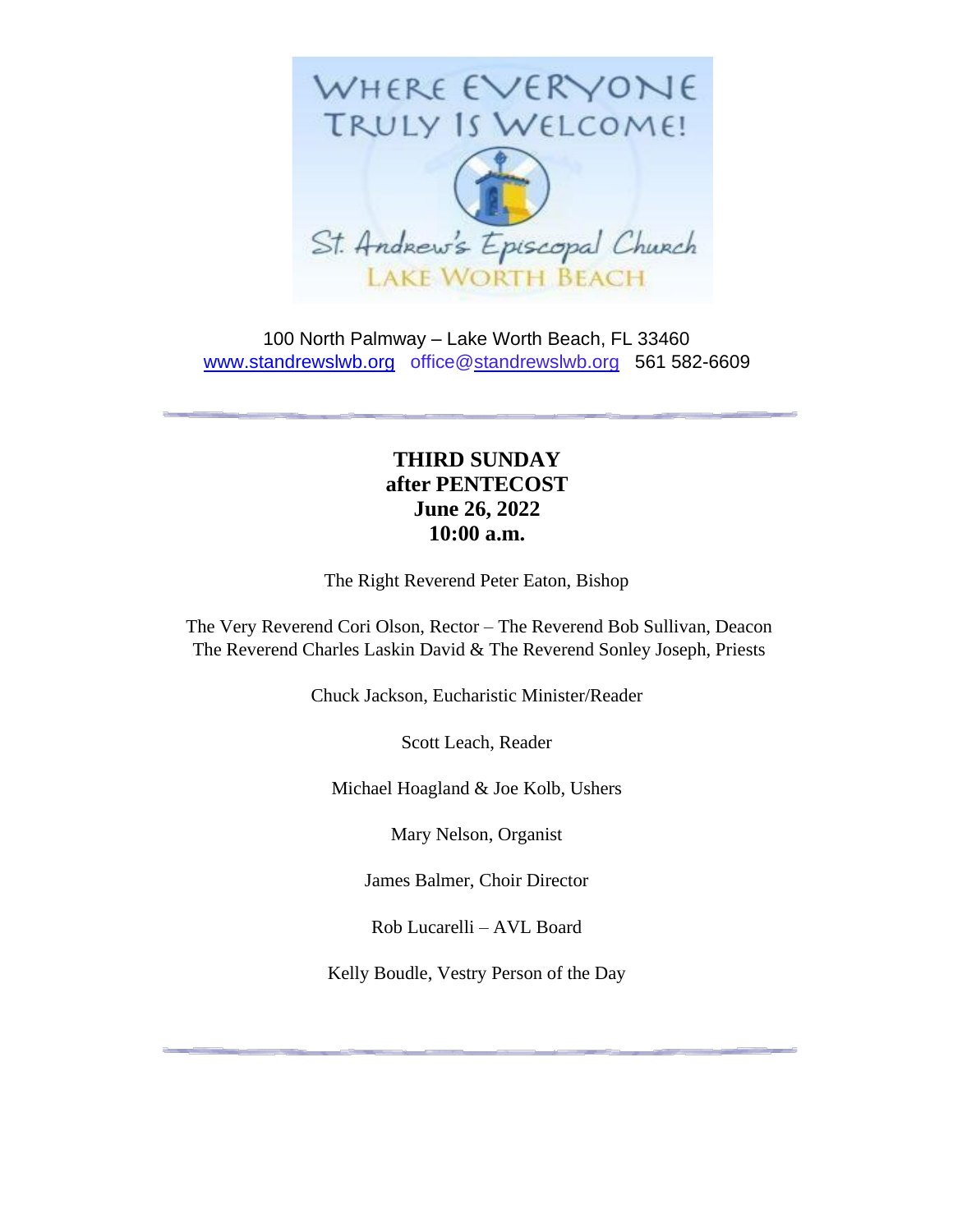# **THE LITURGY OF THE WORD**

Processional Hymn #525 – The Church's One Foundation

*"The Church's one foundation is Jesus Christ her Lord; she is his new creation by water and the word: from heaven he came and sought her to be his holy bride; with his own blood he bought her, and for her life he died."*

### **Acclamation**

*Celebrant* Blessed be God: Father, Son and Holy Spirit. *People* **And blessed be his kingdom, now and forever. Amen.**

*Celebrant* Almighty God, to you all hearts are open, all desires known and from you no secrets are hid: Cleanse the thoughts of our hearts by the inspiration of your Holy Spirit, that we may perfectly love you, worthily magnify your holy Name; through Christ our Lord. **Amen.**

## **The Gloria – Hymn #421**

# **All glory be to God on high, and peace on earth from heaven. And God's good will unfailingly be to all people given. We bless, we worship you, we raise for your great glory thanks and praise, O God, Almighty Father.**

### **The Collect of the Day**

*Celebrant* The Lord be with you. *People* **And also with you,** *Celebrant* Let us pray.

ALMIGHTY GOD, you have built your Church upon the foundation of the apostles and prophets, Jesus Christ himself being the chief cornerstone: Grant us so to be joined together in unity of spirit by their teaching, that we may be made a holy temple acceptable to your; through Jesus Christ our Lord, who lives and reigns with you and the Holy Spirit, one God, forever and ever. *Amen.*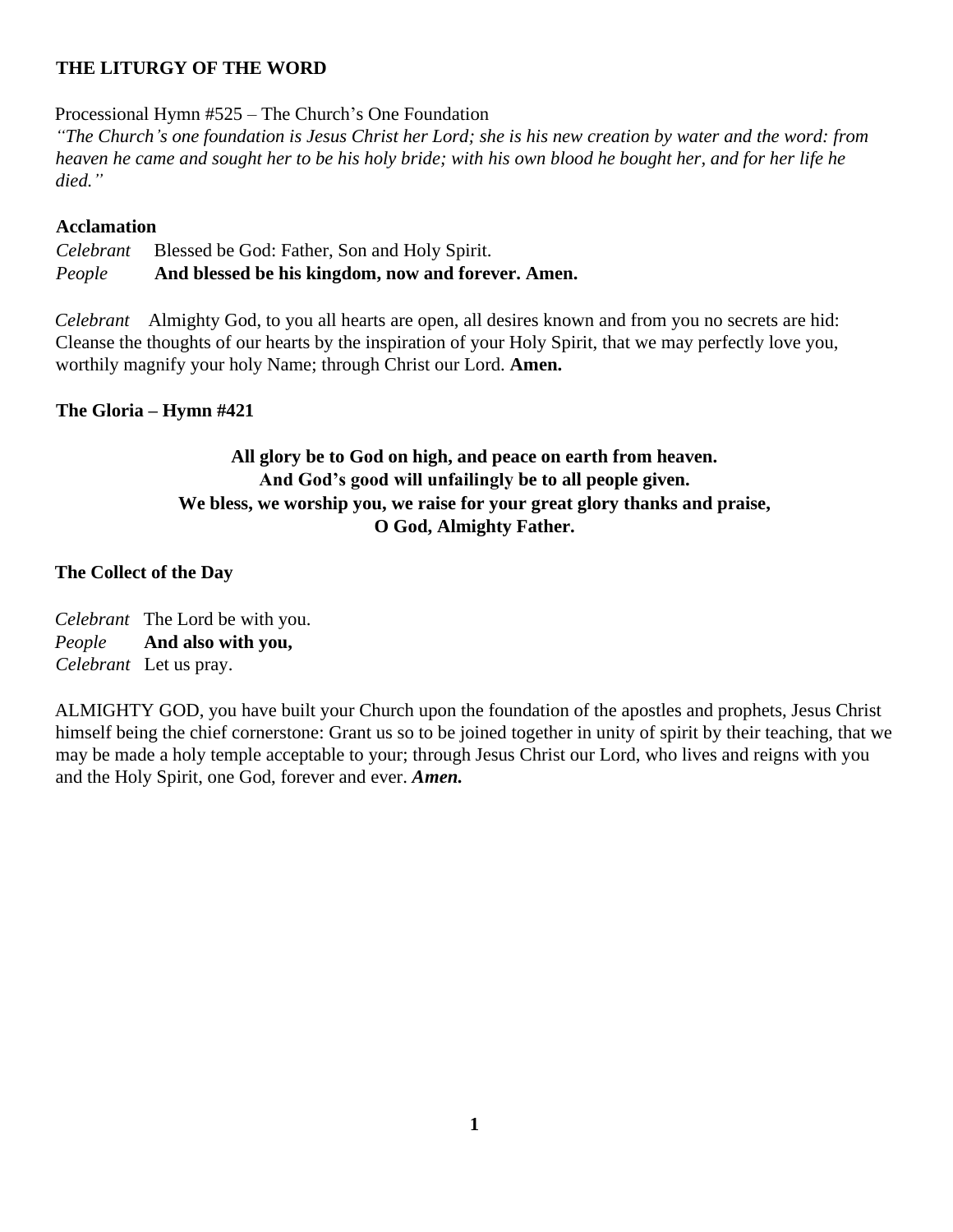# **The Lessons A Reading from I Kings chapter 19 verses 15-16, 19-21**

The LORD said to Elijah, "Go, return on your way to the wilderness of Damascus; when you arrive, you shall anoint Hazael as king over Aram. Also, you shall anoint Jehu son of Nimshi as king over Israel; and you shall anoint Elisha son of Shaphat of Abel-meholah as prophet in your place."

So, he set out from there, and found Elisha son of Shaphat, who was plowing. There were twelve yoke of oxen ahead of him, and he was with the twelfth. Elijah passed by him and threw his mantle over him. He left the oxen, ran after Elijah, and said, "Let me kiss my father and my mother, and then I will follow you." Then Elijah said to him, "Go back again; for what have I done to you?" He returned from following him, took the yoke of oxen, and slaughtered them; using the equipment from the oxen, he boiled their flesh, and gave it to the people, and they ate. Then he set out and followed Elijah and became his servant.

*Reader* The Word of the Lord

*People* **Thanks be to God** 

### **Psalm 16 found on page 599 in the Book of Common Prayer**

- 1 Protect me, O God, for I take refuge in you; \* I have said to the LORD, "You are my Lord, my good above all other."
- 2 All my delight is upon the godly that are in the land, \* upon those who are noble among the people.
- 3 But those who run after other gods \* shall have their troubles multiplied.
- 4 Their libations of blood I will not offer, \* nor take the names of their gods upon my lips.
- 5 O LORD, you are my portion and my cup; \* it is you who uphold my lot.
- 6 My boundaries enclose a pleasant land; \* indeed, I have a goodly heritage.
- 7 I will bless the LORD who gives me counsel; \* my heart teaches me, night after night.
- 8 I have set the LORD always before me; \* because he is at my right hand I shall not fall.
- 9 My heart, therefore, is glad, and my spirit rejoices; \* my body also shall rest in hope.
- 10 For you will not abandon me to the grave, \* nor let your holy one see the Pit.
- 11 You will show me the path of life; \* in your presence there is fullness of joy, and in your right hand are pleasures for evermore.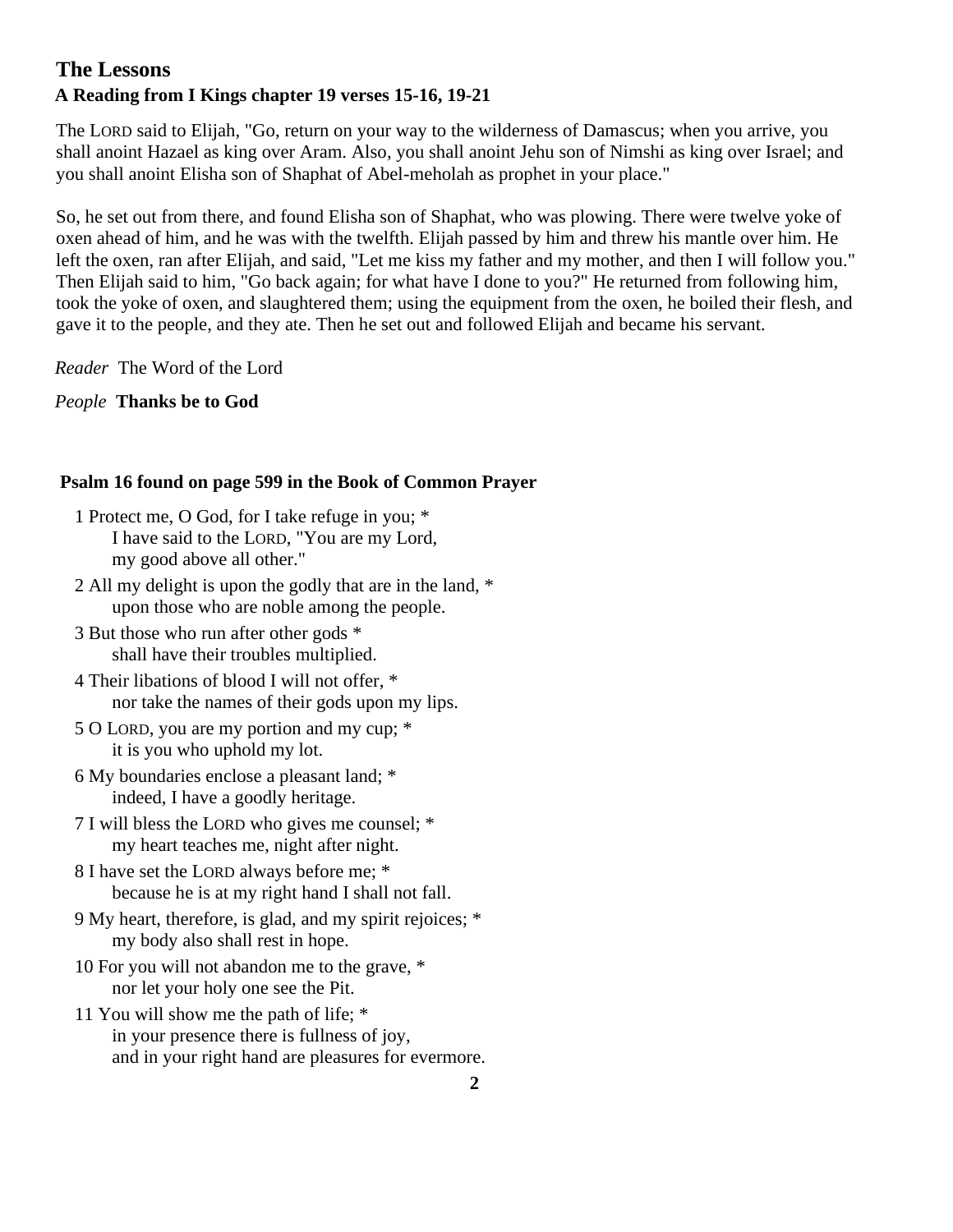# **A Reading from Galatians, chapter 5 verses 1, 13-25**

For freedom Christ has set us free. Stand firm, therefore, and do not submit again to a yoke of slavery.

For you were called to freedom, brothers and sisters; only do not use your freedom as an opportunity for self-indulgence, but through love become slaves to one another. For the whole law is summed up in a single commandment, "You shall love your neighbor as yourself." If, however, you bite and devour one another, take care that you are not consumed by one another.

Live by the Spirit, I say, and do not gratify the desires of the flesh. For what the flesh desires is opposed to the Spirit, and what the Spirit desires is opposed to the flesh; for these are opposed to each other, to prevent you from doing what you want. But if you are led by the Spirit, you are not subject to the law. Now the works of the flesh are obvious: fornication, impurity, licentiousness, idolatry, sorcery, enmities, strife, jealousy, anger, quarrels, dissensions, factions, envy, drunkenness, carousing, and things like these. I am warning you, as I warned you before: those who do such things will not inherit the kingdom of God.

By contrast, the fruit of the Spirit is love, joy, peace, patience, kindness, generosity, faithfulness, gentleness, and self-control. There is no law against such things. And those who belong to Christ Jesus have crucified the flesh with its passions and desires. If we live by the Spirit, let us also be guided by the Spirit.

*Reader* The Word of the Lord.

*People* **Thanks be to God.** 

Gradual Hymn - #706 – In Your Mercy, Lord, You Called Me

[1] "*In your mercy, Lord, you called me, taught my sin-filled heart and mind, else this world had still enthralled me, and to glory kept me blind."*

[2] *"Lord, I did not freely choose you till by grace you set me free; for my heart would still refuse you had your love not chosen me."*

**The Holy Gospel** of our Lord Jesus Christ according to Luke

*People Glory to you, Lord Christ* 

When the days drew near for Jesus to be taken up, he set his face to go to Jerusalem. And he sent messengers ahead of him. On their way they entered a village of the Samaritans to make ready for him; but they did not receive him, because his face was set toward Jerusalem. When his disciples James and John saw it, they said, "Lord, do you want us to command fire to come down from heaven and consume them?" But he turned and rebuked them. Then they went on to another village.

As they were going along the road, someone said to him, "I will follow you wherever you go." And Jesus said to him, "Foxes have holes, and birds of the air have nests; but the Son of Man has nowhere to lay his head." To another he said, "Follow me." But he said, "Lord, first let me go and bury my father." But Jesus said to him, "Let the dead bury their own dead; but as for you, go and proclaim the kingdom of God." Another said, "I will follow you, Lord; but let me first say farewell to those at my home." Jesus said to him, "No one who puts a hand to the plow and looks back is fit for the kingdom of God."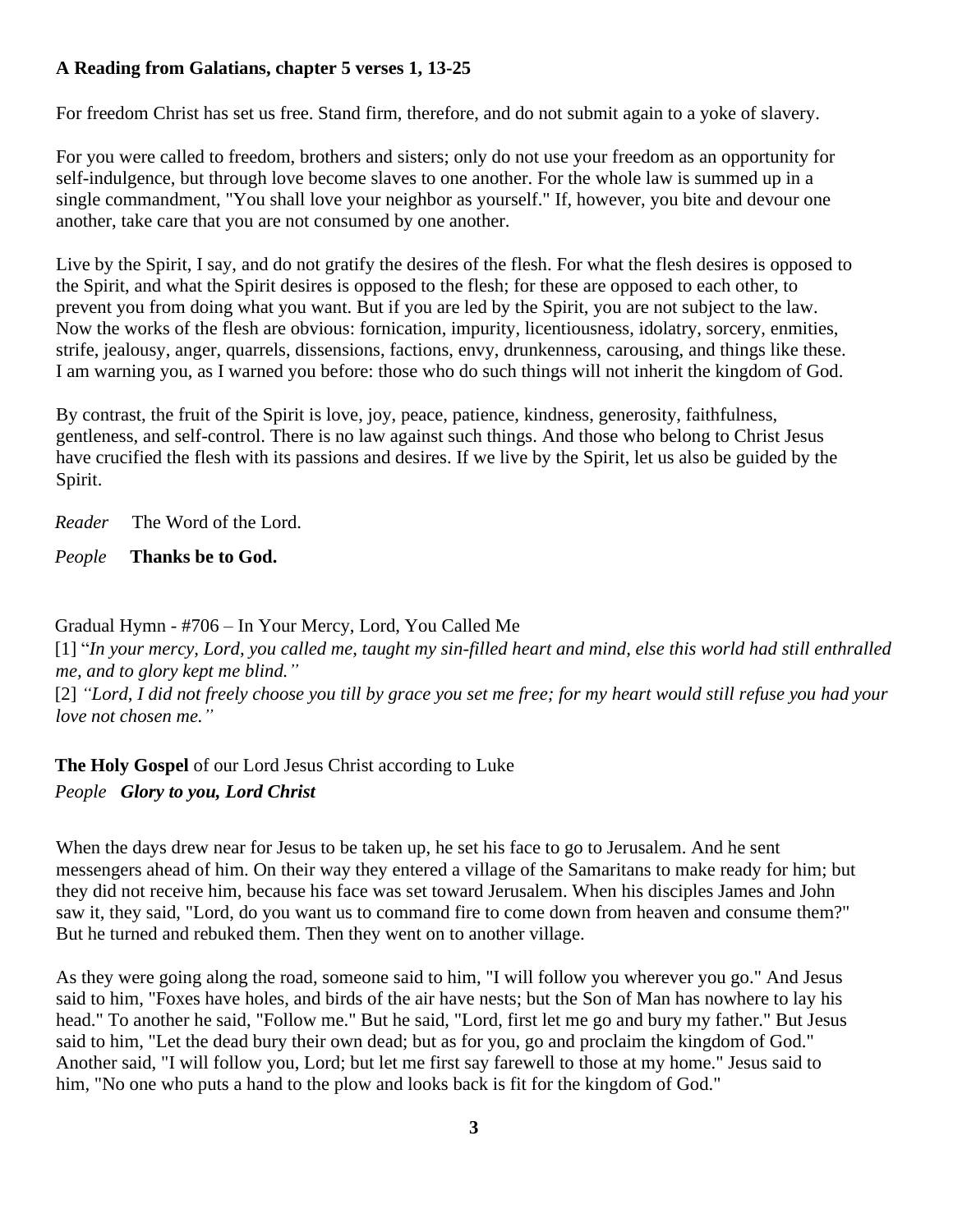# **The Gospel** of the Lord. *People* **Praise to you Lord Christ**

[3] *"Now my heart sets none above you, for your grace alone I thirst, knowing well, that if I love you, you, O Lord, have loved me first."*

**The Sermon Dean Cori Olson** 

### **The Nicene Creed**

**We believe in one God, the Father, the Almighty, maker of heaven and earth, of all that is seen and unseen.** 

**We believe in one Lord, Jesus Christ, the only Son of God, eternally begotten of the Father, God from God, Light from Light, true God from true God, begotten, not made, of one Being with the Father. Through him all things were made. For us and for our salvation he came down from heaven: by the power of the Holy Spirit he became incarnate from the Virgin Mary, and was made man. For our sake he was crucified under Pontius Pilate; he suffered death and was buried.** 

**On the third day he rose again in** 

**accordance with the Scriptures; he ascended into heaven and is seated at the right hand of the Father. He will come again in glory to judge the living and the dead, and his kingdom will have no end. We believe in the Holy Spirit, the Lord, the giver of life, who proceeds from the Father and the Son.** 

**With the Father and the Son he is worshiped and glorified. He has spoken through the Prophets. We believe in one holy catholic and apostolic Church. We acknowledge one baptism for the forgiveness of sins. We look for the resurrection of the dead, and the life of the world to come. Amen.** 

**The Prayers of the People – Form VI**

In peace, we pray to you, Lord God. *Silence*

For all people in their daily life and work; *For our families, friends and neighbors, and for those who are alone.*

For this community, the nation and the world; *For all who work for justice, freedom and peace.*

For the just and proper use of your creation; *For the victims of hunger, fear, injustice and oppression.*

For all who are in danger, sorrow, or any kind of trouble; *For those who minister to the sick, the friendless and the needy.*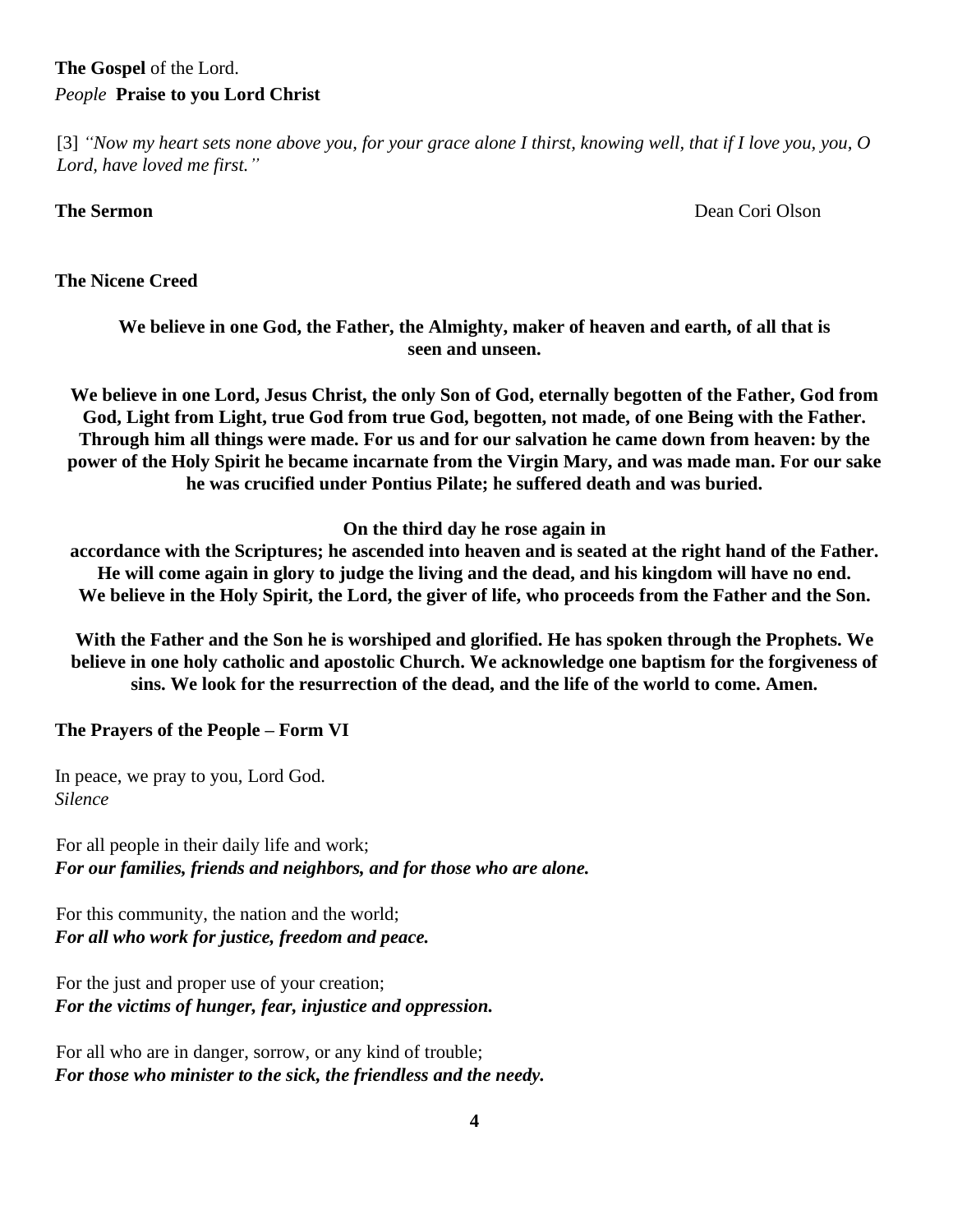## For the peace and unity of the Church of God; *For all who proclaim the Gospel, and all who seek the Truth.*

For Michael our Presiding Bishop, and Peter our Bishop, and for all bishops and other ministers; *For all who serve God in his Church.*

For the special needs and concerns of this congregation.

For *Clifford, Susan, Henrietta, Karen, Stefone, Mary Kay, Janet, Chuck, Hank, Elaine, Scott, Carole Ann, Dorothy, Margaret Ellen, Nicole, Lucretia, Pam, Dominic, Mary & Laura, Rod, Jose, Jean, Bev, Lisa, Harriet, Linda, Cynthia, Sean, Mark, Joe & Sarah, Margaret, Peter, Geoff, Harriet M., Karen, Sara, Lesroy, Rupert, Ginny, Marie, Ron, Teri, Ronna, April .*

Hear us, Lord; *For your mercy is great.*

We thank you, Lord, for all the blessings of this life. *Silence*

We will exalt you, O God our King: *And praise your Name forever and ever.*

We pray for all who have died, that they may have a place in your eternal kingdom. *Silence*

Lord, let your loving-kindness be upon them; *Who put their trust in you.*

We pray to you also for the forgiveness of our sins.

*Have mercy upon us, most merciful Father; in your compassion forgive us our sins, known and unknown, things done and left undone; and so uphold us by your Spirit that we may live and serve you in newness of life, to the honor and glory of your Name; through Jesus Christ our Lord. Amen.*

## **The Peace/Announcements/Birthday & Anniversary Blessings**

*Celebrant* The peace of the Lord be always with you. *People* **And also with you.**

# **The Holy Communion**

Offertory Sentence Offertory Hymn – #550 – Jesus Calls Us O'er the Tumult *"Jesus calls us; o'er the tumult of our life's wild, restless sea, day by day his clear voice soundeth, saying, "Christian, follow me!"*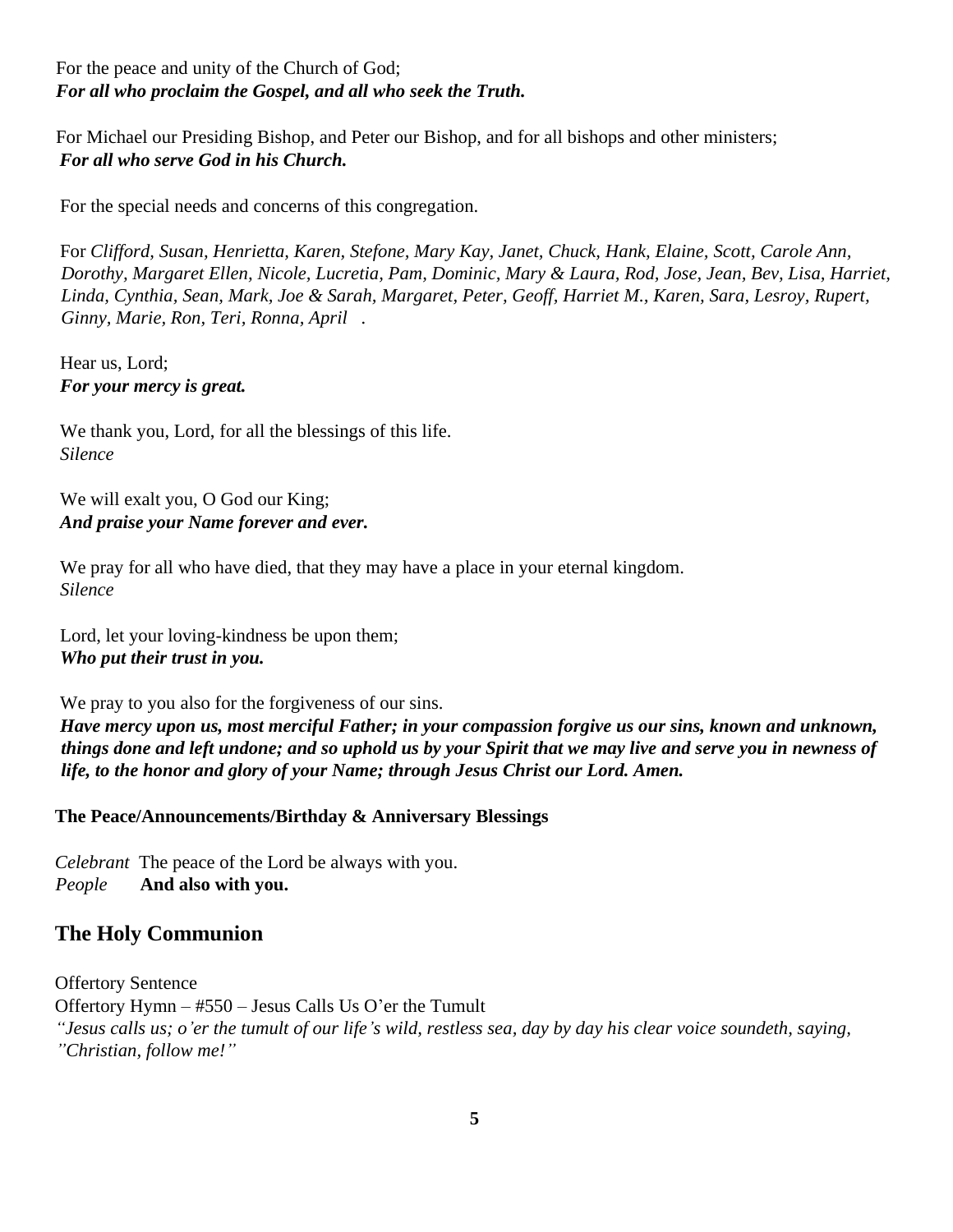**Doxology**: Praise God from whom all blessings flow. Praise Him all creatures here below. Praise Him above ye heavenly host. Praise Father, Son, and Holy Ghost. Amen

# **The Great Thanksgiving**

*The people remain standing. The Celebrant faces them and says:*

| <i>Celebrant</i> The Lord be with you.                   |
|----------------------------------------------------------|
| <i>People</i> And also with you.                         |
| Celebrant Lift up your hearts,                           |
| People We lift them to the Lord.                         |
| <i>Celebrant</i> Let us give thanks to the Lord our God. |
| <i>People</i> It is right to give God thanks and praise. |

*Then, facing the Holy Table, the Celebrant proceeds* 

God of all power, Ruler of the Universe, you are worthy of glory and praise. **Glory to you forever and ever.**

At your command all things came to be: the vast expanse of interstellar space, galaxies, suns, the planets in their courses, and this fragile earth, our island home.

### *By your will they were created and have their being.*

From the primal elements you brought forth the human race, and blessed us with memory, reason, and skill. You made us the rulers of creation. But we turned against you and betrayed your trust; and we turned against one another.

## **Have mercy, Lord, for we are sinners in your sight.**

Again and again, you called us to return. Through prophets and sages you revealed your righteous Law. And in the fullness of time you sent your only Son, born of a woman, to fulfill your Law, to open for us the way of freedom and peace.

#### **By his blood, he reconciled us. By his wounds, we are healed**.

And therefore we praise you, joining with the heavenly chorus, with prophets, apostles, and martyrs, and with all those in every generation who have looked to you in hope, to proclaim with them your glory, in their unending hymn: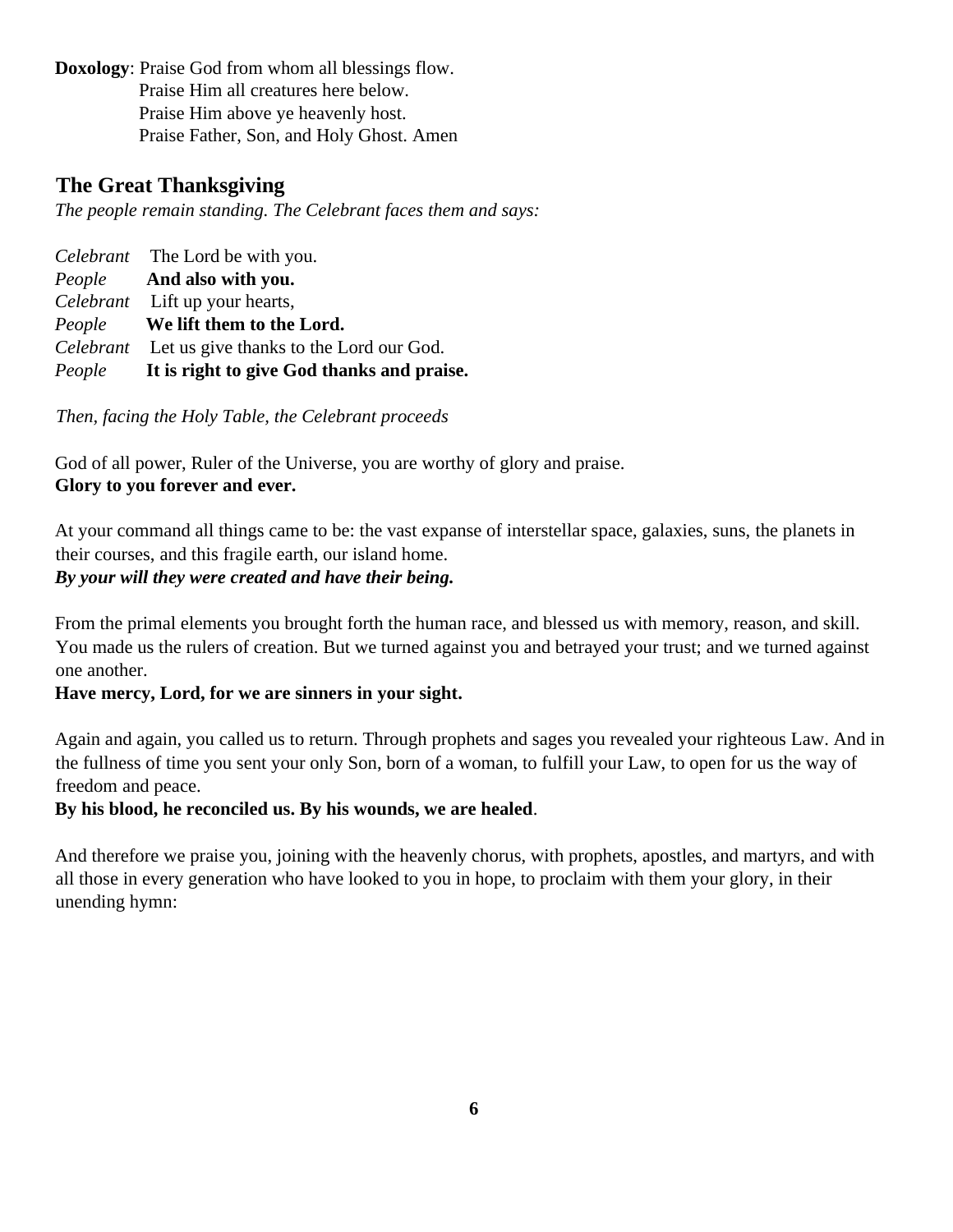*Celebrant & People – S130* **Holy, holy, holy Lord, God of power and might, Holy, holy, holy Lord, God of power and might, heaven and earth are full, full of your glory. Hosanna in the highest. Hosanna in the highest. Blessed is he who comes in the name of the Lord. Hosanna in the highest. Hosanna in the highest.** 

#### *The Celebrant continues*

And so, Father, we who have been redeemed by him, and made a new people by water and the Spirit, now bring before you these gifts. Sanctify them by your Holy Spirit to be the Body and Blood of Jesus Christ our Lord.

*At the following words concerning the bread, the Celebrant is to hold it, or lay a hand upon it; and at the words concerning the cup, to hold or place a hand upon the cup and any other vessel containing wine to be consecrated.*

On the night he was betrayed he took bread, said the blessing, broke the bread, and gave it to his friends, and said, "Take, eat: This is my Body, which is given for you. Do this for the remembrance of me."

After supper, he took the cup of wine, gave thanks, and said, "Drink this, all of you: This is my Blood of the new Covenant, which is shed for you and for many for the forgiveness of sins. Whenever you drink it, do this for the remembrance of me."

Remembering now his work of redemption, and offering to you this sacrifice of thanksgiving, **We celebrate his death and resurrection, as we await the day of his coming.**

Lord God of our Fathers; God of Abraham, Isaac, and Jacob; God and Father of our Lord Jesus Christ: Open our eyes to see your hand at work in the world about us. Deliver us from the presumption of coming to this Table for solace only, and not for strength; for pardon only, and not for renewal. Let the grace of this Holy Communion make us one body, one spirit in Christ, that we may worthily serve the world in his name. **Risen Lord, be known to us in the breaking of the Bread.**

Accept these prayers and praises, Father, through Jesus Christ our great High Priest, to whom, with you and the Holy Spirit, your Church gives honor, glory, and worship, from generation to generation. **AMEN**.

As our Savior Christ has taught us, we are bold to sing,

#### *Our Father, who art in heaven, hallowed be thy Name. Thy kingdom come thy will be done on earth as it is in heaven.*

*Give us this day our daily bread and forgive us our trespasses as we forgive those who trespass against us. And lead us not into temptation but deliver us from evil: For thine is the kingdom, and the power, and the glory, forever and ever. Amen*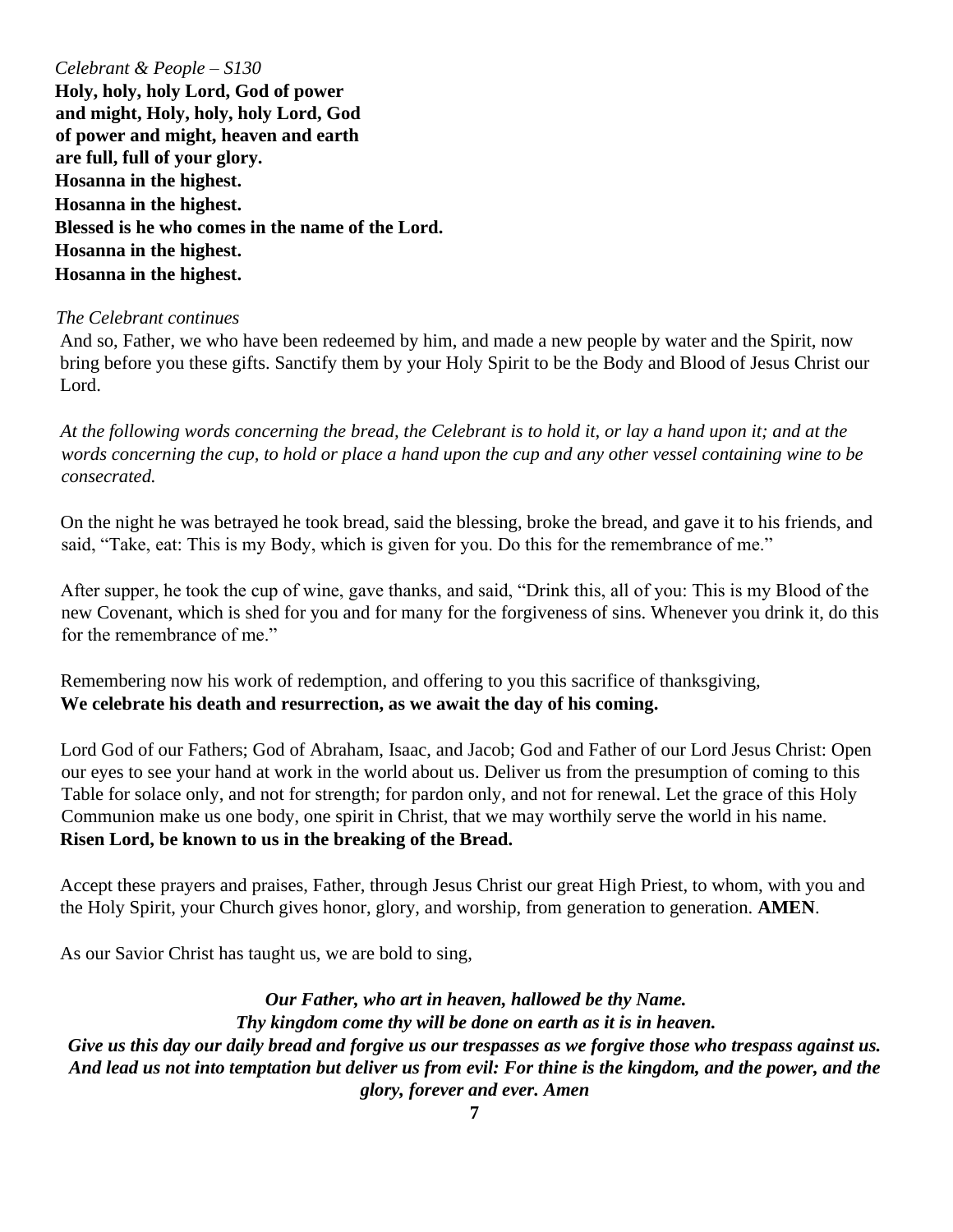**The Breaking of the Bread –** *silence is kept*

*Celebrant* Alleluia! Christ our Passover is sacrificed for us

*People* **Therefore let us keep the feast. Alleluia!**

**Agnus Dei – S164 Jesus, Lamb of God: have mercy on us. Jesus, bearer of our sins: have mercy on us. Jesus, redeemer, redeemer of the world: give us your peace, give us your peace.** 

*Celebrant* The Gifts of God for the People of God. Take them in remembrance that Christ died for you, and feed on him in your hearts by faith, with thanksgiving.

Communion Hymn - #458 – My Song is Love Unknown *"My song is love unknown, my Savior's love to me, love to the loveless shown that they might lovely be. O who am I that for my sake my Lord should take frail flesh and die?"*

Day by Day - #654 "*Day by day, dear Lord, of thee three things I pray: to see thee more clearly, love thee more dearly, follow thee more nearly, day by day."* 

**Post Communion Prayer**  Let us pray.

**Almighty and ever-living God, we thank you for feeding us with spiritual food of the most precious Body and Blood of your Son our Savior Jesus Christ; and for assuring us in these holy mysteries that we are living members of the Body of your Son, and heirs of your eternal kingdom. And now, Father, send us out to do the work you have given us to do, to love and serve you as faithful witnesses of Christ our Lord. To him, to you, and to the Holy Spirit, be honor and glory, now and forever**. **Amen** 

## **The Blessing**

Recessional Hymn – #655 – O Jesus, I Have Promised *"O Jesus, I have promised to serve thee to the end; be thou forever near me, my Master and my friend; I shall not fear the battle, if thou art by my side, nor wander from the pathway, if thou wilt be my guide."*

#### **Dismissal**